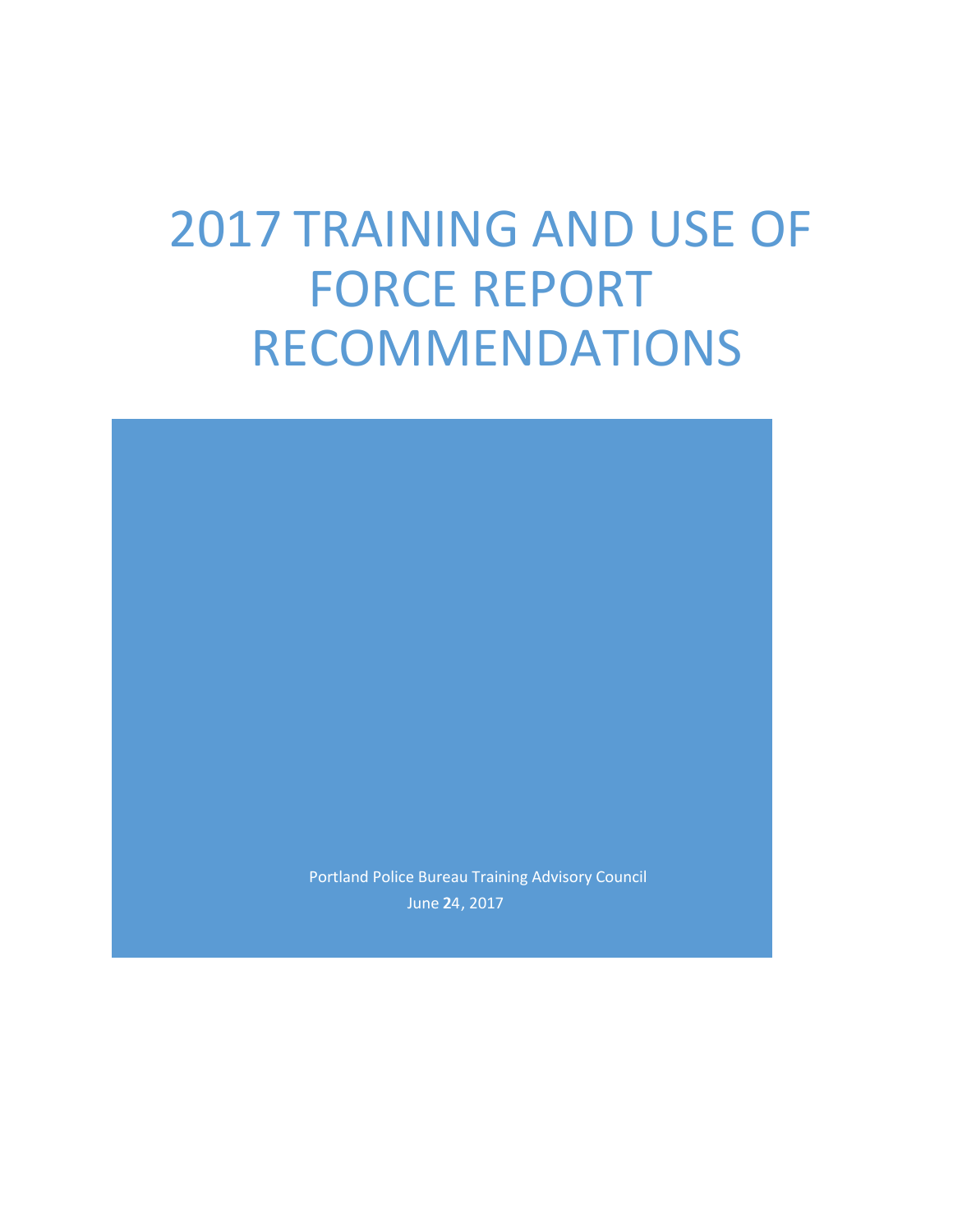# Table of Contents

| <b>INTRODUCTION</b>                             | Page 2  |
|-------------------------------------------------|---------|
| <b>RECOMMENDATIONS</b>                          | Page 3  |
| <b>OPPORTUNITY AREA 1: Self-Paced Training</b>  | Page 3  |
| <b>OPPORTUNITY AREA 2: CEW Policy</b>           | Page 4  |
| <b>OPPORTUNITY AREA 3: Use of Force Reports</b> | Page 6  |
| <b>CONCLUSION</b>                               | Page 9  |
| <b>APPENDIX A</b>                               | Page 10 |
| <b>APPENDIX B</b>                               | Page 13 |
| <b>REFERENCES</b>                               | Page 13 |

# **Introduction**

The Portland Police Bureau (PPB) Training Advisory Council (TAC) was established by Portland City Council Resolution No. 36912 in 2012 to advise the Chief of Police and the Training Division on training standards, practices, and outcomes through the examination of training content, delivery, tactics, policy, equipment, facilities, and other human behavioral factors.

For 2017 the TAC decided to add a little more focus on the "Use of Force" reporting and based on the information and presentations made by then Captain Mike Krantz, who served as the Use of Force Inspector . In the Fall of 2016, Captain Krantz answered the following TAC Use of Force statistics query: why was 24% of ECW use three or more cycles? Captain Krantz shared summaries of Portland Police Bureau (PPB) 940 after-action reports with the TAC, which the body found helpful in establishing context around the question. Summaries are included in the appendix of this document. TAC noted one possible trend. In close to half of the summaries officers noted the possibility of mental crisis. As a result, TAC chose to address training and policy recommendations regarding citizens in mental crisis in its policy section, which TAC would normally have deferred to the Behavioral Health Unit, which specializes in such training.

In 2017, the TAC identified three opportunity areas and created task forces populated by members with an interest and/or expertise in that area to research them. This research led to the development of several recommendations to the Chief of Police and Training Division captain included in the body of the report.

| Erin Stevanus     | McKay Fenske          | Anne Parmeter   |
|-------------------|-----------------------|-----------------|
| Shawn Campbell    | <b>Edward Hershey</b> | <b>Rio Rios</b> |
| Sushanah Boston   | Jennifer Grove        | Jim Good        |
| David Hoffman     | Corinne Lowenthal     | Judy Low        |
| <b>Tyler Hall</b> | Gary Marschke         | Sylvia Zingesen |
| John McVay        | Jeff Klatke           |                 |

2016 - 2017 Training Advisory Council Members

**Prepared by: TAC Steering Committee <b>Date Submitted:** June 24, 2017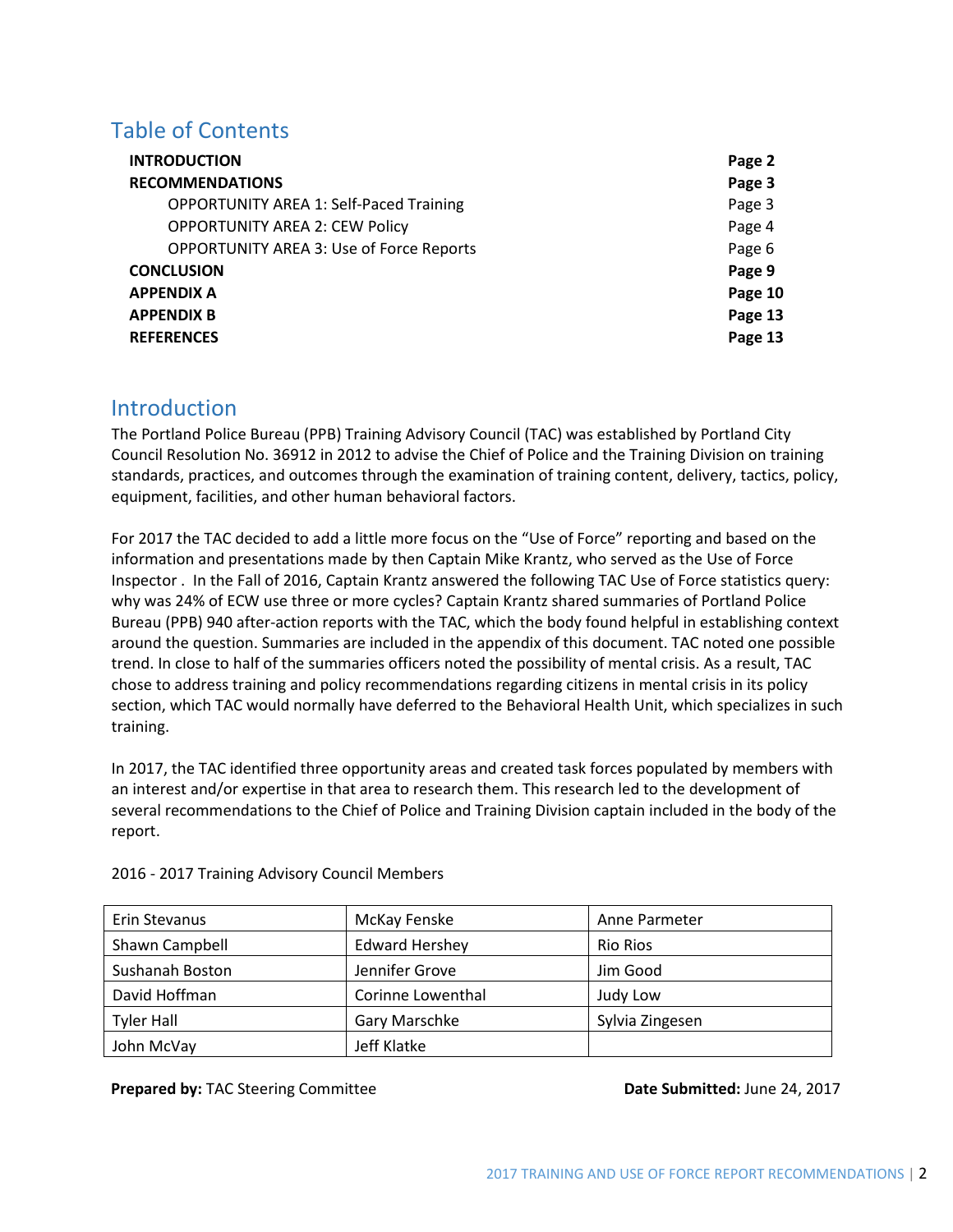# Recommendations Opportunity Area 1: Self-Paced Learning

# Section 1: Findings

From the TAC and officer Q&A session, TAC learned that the most desirable training regarding CEW is scenario-based. To permit as much time as possible for hands-on, scenario-based training, TAC recommends exploiting opportunities for self-led, self-paced, sequential, asynchronous learning for all other training that lends itself well to this structure. TAC finds:

- 1. **Opportunities to Maximize Use of the New LMS**  The Bureau has recently purchased a Learning Management System (LMS), Cornerstone. Hired an LMS manager. The manager will be charged with implementing the system. There are also efforts to embed knowledge about e-learning in Bureau staff. Relying heavily on an outside contractor or consultant to create, maintain and even manage the LMS opens up the immediate opportunity for the Training Division to establish "best practices" for e-learning so that out-sourced training can be properly evaluated against Bureau expectations.
- 2. **Opportunities to make a variety of skills-based training scalable and sustainable -** While "patrol-skills" training is readily accessible opportunities to develop administrative skills such as leadership, coaching or even training development may not be as readily accessible. In addition, there is opportunity to leverage the collected feedback from training staff/officers, findings from internal research, and assessment of performance gaps to identify expansion opportunities to retrain or build core skills as well as scale so more officers can take the courses.
- 3. **Maximizing video -** The Bureau maintains a video production studio, suggesting continued opportunities to create videos for self-paced e-learning purposes. Currently video is used for group training (e.g. training videos, roll-call videos) as well as self-paced training (e.g. squad car videos). There are typically 6-10 videos released a year that apply to tips, tricks or techniques (e.g. for releasing new technology, in response to directives or incidences).
- 4. **Utilizing current channels -** Current channels for deploying self-paced learning could include email, roll call, and the future LMS.
- 5. **Identifying immediate opportunities -** Immediate opportunities for self-paced training include Advanced Academy, new recruits, training where interaction is not needed, or non-Portland specific information. In these cases, self-paced learning would help increase consistency of experience, reduce redundancies, and increase the Bureau's ability to *proactively identify* new areas for development as well as create *sustainable ways to be responsive* based on newly identified priorities and ongoing needs (determined by their ongoing collection of quantitative and qualitative data and assessment).
- 6. **Maximize officer down time -** Officers have time available each day that could be utilized in selfpaced, online learning.
- 7. **Training dissemination bottlenecks -** The quality of the training content shared with members of TAC was seen as excellent, but this material is only accessible to a small number of officers annually. By having an online option for many of these courses, more officers could access this content. Furthermore, time-sensitive information could be disseminated to the entire force rapidly.

# Section 2: Recommendations

The TAC therefore makes the following recommendations: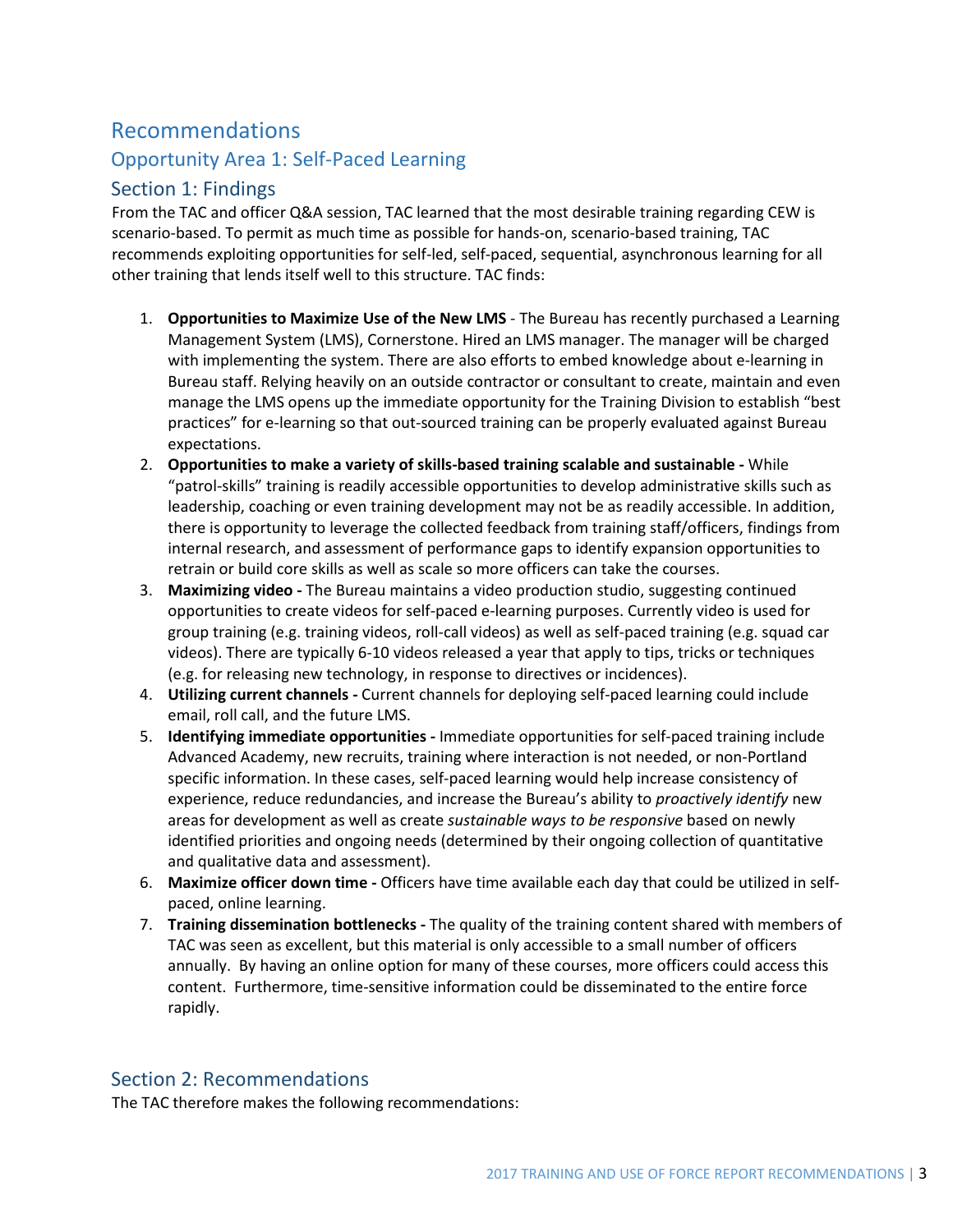- 1. **Each curriculum developer in the Training Division should be proficient in one rapid video or elearning development tool.** 
	- a. Special equipment does not need to be purchased, as these rapid e-learning opportunities can be developed using an iPhone or equipment that the Training Division already owns. Some examples of software for developing video or e-learning training are Camtasia, Adobe Captivate, Adobe Premiere, or Final Cut.
	- b. Curriculum developers can become proficient in these tools for rapid training development with minimal financial investment. Tutorials can be found online for using Camtasia and the local Cascadia Chapter of Association of Talent Development periodically hosts sessions on rapid video development. If a trainer would like to develop advanced proficiency in creating and editing video trainings, classes are offered at NW Film Center in downtown Portland.
	- c. Curriculum developers in the Training Division may learn industry best practices in video and e-learning development by leveraging knowledge from the TAC or other professional associations to ensure that training is being deployed in a rapid and efficient manner.
	- d. E-learning courses would not replace current instructor-led courses, rather they would be resources to supplement and increase the accessibility of the current course offering.
	- e. The Training Division should partner with other training divisions in other cities to share e-learning resources in order to create and curate a library of videos, articles, and elearning courses for officers to access at any time.

# Opportunity Area 2: CEW Policy

# Section 1: Findings

With regard to CEW Policy, the TAC finds:

- 1. Portland Police Bureau (PPB) Captain Mike Krantz, the bureau's Use of Force inspector, provided us with summaries of After Action reports. Upon review, TAC concludes that the only observed commonality to these instances of multiple-cycle deployment is that approximately half of them involved subjects perceived to be suffering from mental illness or experiencing a mental health crisis.
- 2. Because the bureau's Behavioral Health Unit (BHU) is dedicated to training on these topics, TAC has previously directed our training focus elsewhere. However, because of TAC's dedicated role in reviewing Use of Force training as spelled out in the city's settlement agreement with the U. S. Department of Justice, we deem it appropriate to offer recommendations involving PPB Policy and Procedure.

# Section 2: Recommendations

The TAC therefore makes the following recommendations:

1. When reports indicate perceived mental illness or mental health crisis at the outset of an incident leading to use of force, the Bureau should determine how and why the officer reached that perception and whether it was accurate. The Bureau should create a baseline and audit reports to discover how often officers were correct in their initial assessment and how they improve over time. (For example, use-of-force statistics indicate the mental crisis categorization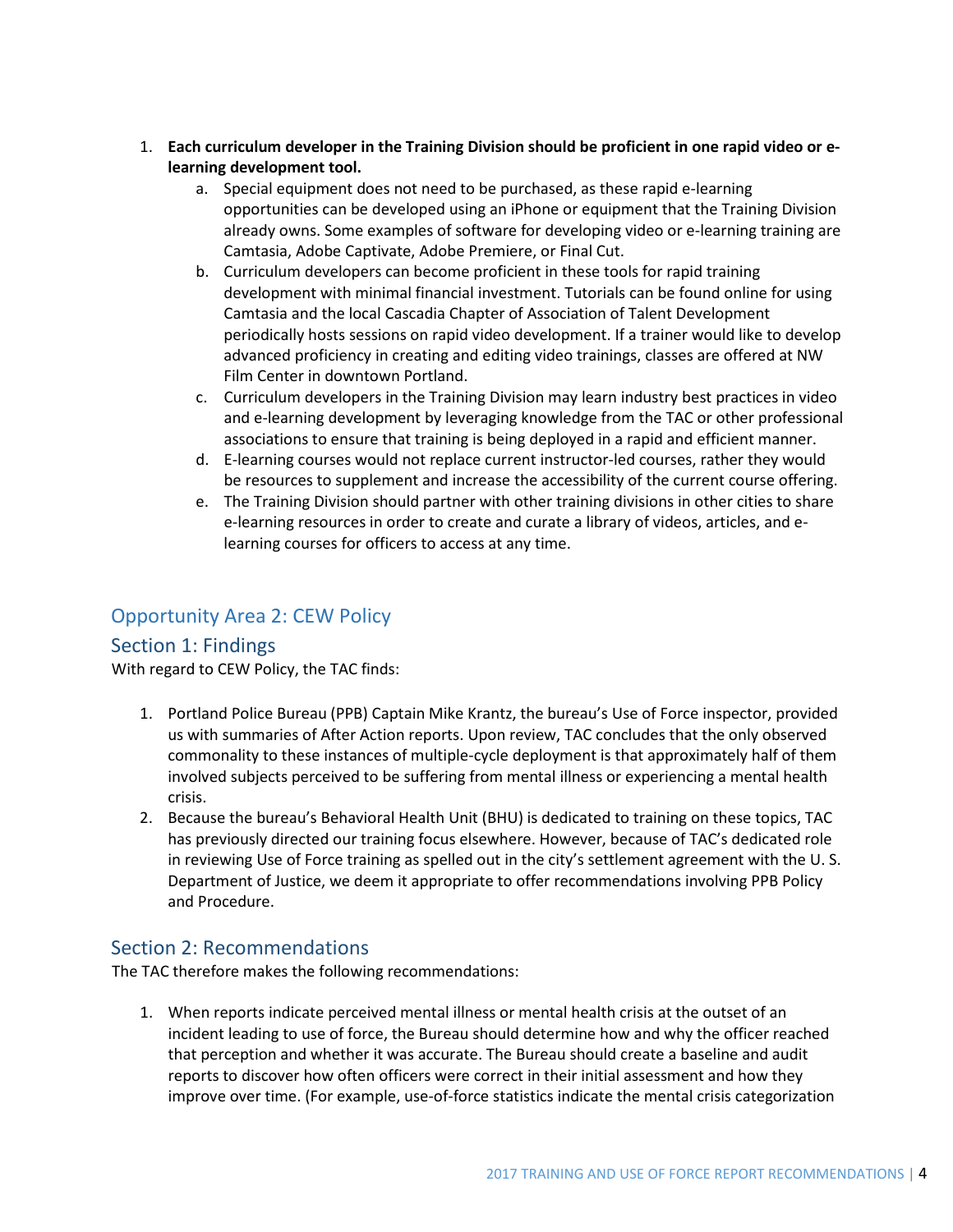may be more often applied to women than men). The Training Division should use findings to inform scenarios and other training. This recommendation supports policy sections 4; 5; and 6. TAC notes concerns from PPB staff regarding the difficulty of discerning mental crisis from other states that can appear similar, e.g.: someone under the influence of controlled substances.

- 2. The TAC recommends that the Training Division place further emphasis on timing, quality, and frequency in "core trainings" as specifically called out in policy section 1.1.1. The Bureau should identify and refer to all such trainings as "core" to PPB's philosophy on policy to underscore their direct connection to policy sections 4 and 5 and should, consider conducting any training more deeply connected to section 1.1.1 that is now in Advanced Academy course work earlier and more frequently with respect to the large volume of training required annually of officers.
- 3. The Bureau should connect examples of mental illness or mental crisis from the definition section that precedes the policy to the training that will help officers to accurately perceive mental crisis. Excerpt of section 1.1.1. to amplify through training:
	- a. Using verbal techniques to calm an agitated subject and promote rational decision making
	- b. Allowing the subject appropriate time to respond to direction
	- c. Communicating with the subject from a safe position using verbal persuasion, advisement, or warnings
	- d. Decreasing exposure to a potential threat by using distance, cover, or concealment
	- e. Placing barriers between an uncooperative subject and an officer
	- f. Ensuring there are an appropriate number of members on scene
	- g. Containing a threat
	- h. Moving to a safer position
	- i. Avoiding physical confrontation unless immediately necessary
- 4. Because the TAC's dedicated role in reviewing use-of-force training is spelled out in the city's settlement agreement with the U. S. Department of Justice, we comment on PPB policy language when we believe it has a direct bearing on the Training Division's ability to properly prepare officers to meet the bureau's oft-stated goals of accountability and of applying the least lethal force required when an officer deems force to be appropriate. This is especially timely since the bureau is finalizing a new use-of-force policy that we believe would benefit from the following recommendations. Thus, the TAC recommends the following updates to policy language and content (these recommendations will also be submitted through the official channel on PPB's Universal Review website page.):
	- a. Change that last sentence of section 2 to include (changes bolded for clarity):

"Members who violate these values by using objectively unreasonable force erode the confidence of the community and may expose themselves, those present, and the greater population to unnecessary danger; thus, objectively unreasonable uses of force shall result in corrective action and /or discipline, up to and including termination, *and can result in criminal prosecution*."

b. Change the first sentence of section 4 to read (changes bolded for clarity):

"Over the course of their careers, the Bureau expects members to develop and use skills and abilities that allow them to regularly resolve confrontations while minimizing the need to use force, and when *force is deemed reasonable, to apply*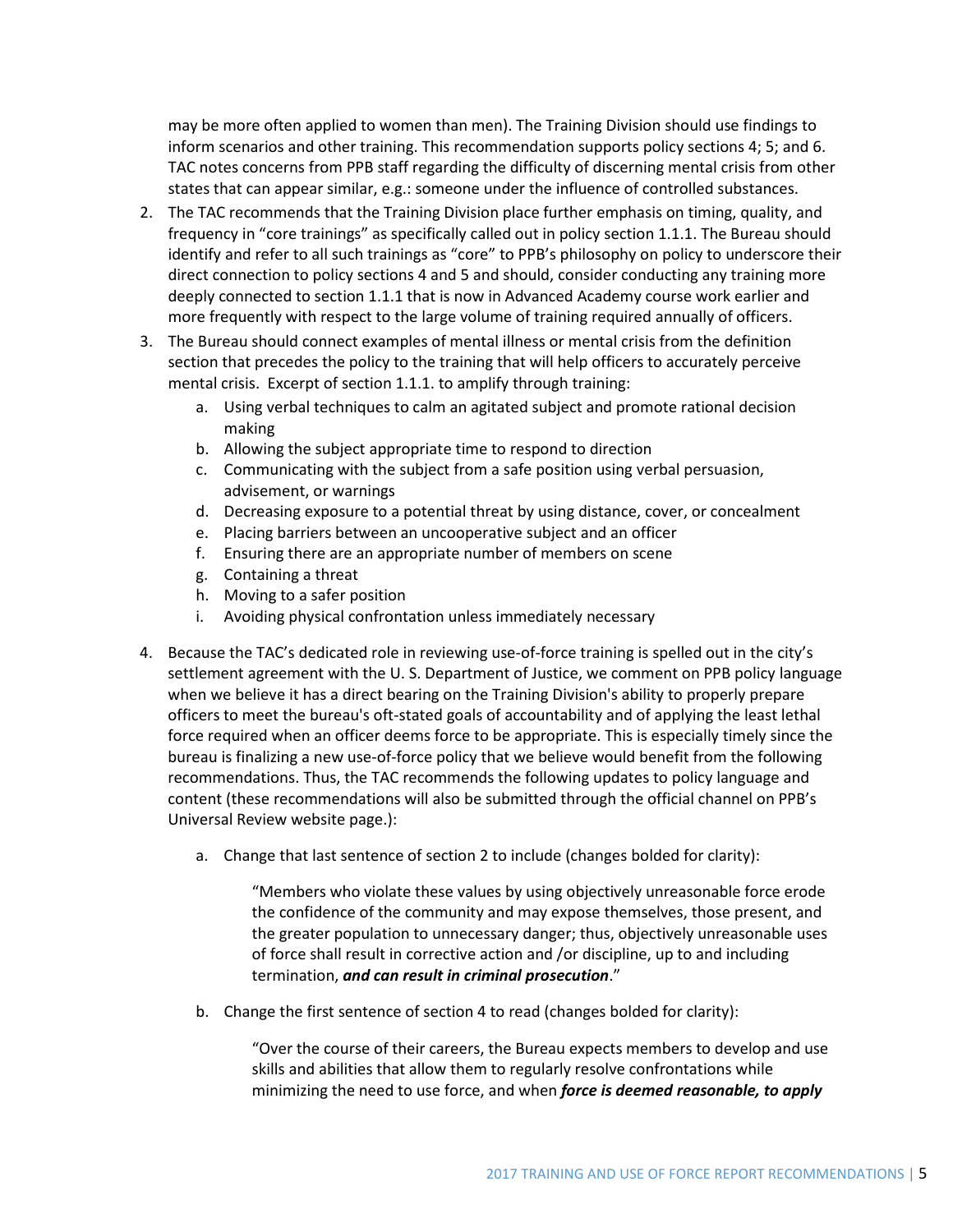*the least lethal force required.* Members are to be aware that this Directive is more restrictive than state or federal laws."

c. Change item 5 in section 1.2 to read (changes bolded for clarity):

"(5) …**communication** barrier*"*

d. Add to section 3.1.2:

**"A person cannot respond if he or she is unable to follow instructions or commands, which is often the case during a mental health crisis."**

# Opportunity Area 3: Use of Force Reports

### Section 1: Findings

With regards to the way force is reported by the Portland Police Bureau (PPB) Force Data Summary Reports, the TAC finds:

- 1. The Quarterly and Annual Force Data Summary Reports are an important tool for the TAC and the public at large to identify possible issues with the use of force by the PPB in its daily interactions with the public. While PPB has indicated that it will make data available to the TAC upon request, and has done so in all cases where such data has been requested, the reports remain an important tool in helping the TAC identify areas where closer scrutiny and investigation is needed. It is difficult for the TAC to know what to ask for, if we do not know what we are looking for.
- 2. The Quarterly and Annual Force Data Summary Reports have undergone a number of changes since their inception, with several notable changes in how the data and what data is reported in the Quarter 4 2016 and Quarter 1 2017 reports with the goal of slimming down the overall size of the report to make it more accessible, though at the cost of reporting what can be viewed as relevant data.
- 3. The report serves a dual function of reporting force as both an external public document and an internal review document. This duality can at times create dueling priorities.
- 4. In April of 2017 the PPB revamped the data portion of its website to be more user friendly, allowing community members to view reported crime statistics, including tools to allow users to filter and customize data for analyses. The PPB has indicated that it plans to include more data in the future, including the use of force by PPB.

# Section 2: Recommendations

The TAC therefore makes the following recommendations:

- 1. **Public document.** The Quarterly and Annual Force Data Summary Report should be first and foremost considered a public document. As such the focus of the report should be presenting the public with information in a way that is relevant and gives a level of context for the data presented. Given that the reports are used by the TAC and other groups to review PPB actions and policies, it should highlight both successes and concerns.. This is important given PPB's plans to make the data behind these reports available to the public in the future.
- 2. **Initial call types resulting in force.** The data for initial calls resulting in the use of force, as of Quarter 4 2016, has been reduced from a Top 20 list to a Top 10. While it is understood that this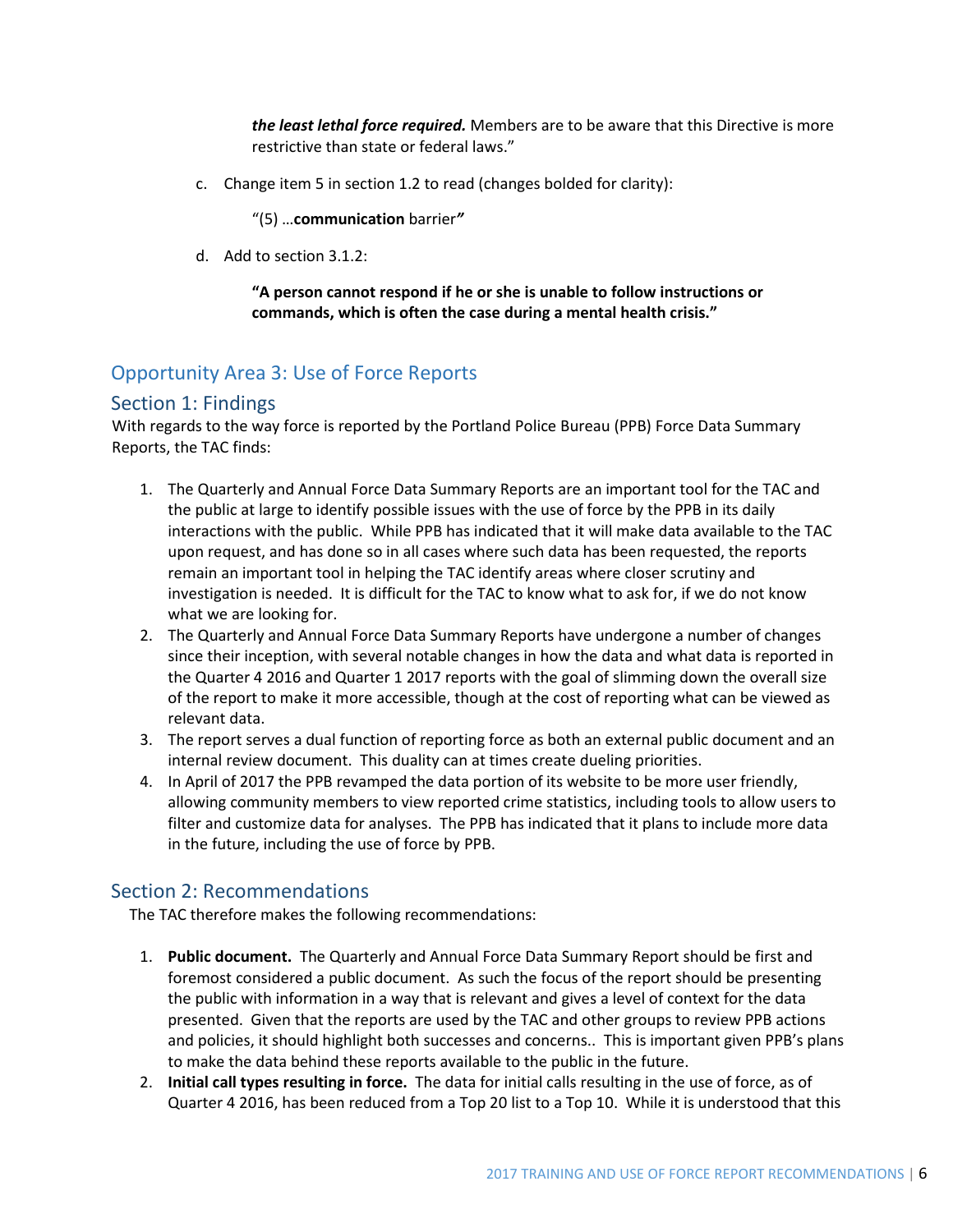was due to the scattered nature of the data across many diverse types of initial calls, it is important to maintain a level of transparency. This data is important to the TAC in that it helps identify scenarios where a review of training methods may be warranted. It is recommended that a Top 20 list of initial calls resulting in the use of force be included in the annual report.

- 3. **Precincts and other divisions use of force.** The data for the use of force by individual police precincts and divisions, as of Quarter 4 2016, has been truncated so that all divisions are now captured in a single "Other" category. While it is understood that this was due to the limited amount of data for these categories on a quarterly basis, it is important to still maintain a level of transparency. This data is important to the TAC in that it helps identify specific types of training that may need review. It is recommended that the data for individual divisions be included in the annual report.
- 4. **CEW uses of force including three or more cycles.** The data for when a CEW is used for three cycles or more, as of Quarter 1 2017, is no longer included in the quarterly report. It is understood that the use of three or more cycles is considered a higher level use of force. It is recommended that this data be restored to the quarterly and annual reports.
- 5. **Historical force data.** All references to historical data, as of Quarter 4 2016, have been removed from the quarterly reports. While it is understood that the numerous ways this data was reported was cluttering the overall report, historical data does provide an important level of context to the public. It is recommended that some type of historical data be included in the quarterly reports.
- 6. **Subjects with weapons.** Data pertaining to subjects armed with weapons who had force used against them, as of Quarter 4 2016, has been reduced. Such data is very relevant to the TAC and the public in that the presence of weapons represents a much clearer threat to public safety. It is recommended that the annual report include a breakdown of the number of subjects armed, perceived to be armed, and reported to be armed; and the type of weapon subjects are armed with, including a separate category for when weapons are present, but not deployed.
- 7. **Categories with ill-defined definitions or data issues.** Interviews with PPB indicate that the use of force category Takedown and the extenuating circumstance category Transient are broadly defined and not fully representing what is actually happening in the real world. In the case of the Takedown force category, it includes any amount of force applied to take a subject to the ground, regardless of the amount of force actually applied. In the case of the Transient extenuating circumstance category, it includes anybody who refuses to give their address, regardless of their actual status as a transient person. In both of these cases, or any other cases like them, the definitions provided in the report's glossary should be expanded to mention these issues.
- 8. **Multiple extenuating circumstances.** The Force Data Summary Reports provide data on a number of extenuating circumstances affecting individuals upon whom force is used. These include intoxication by drugs and/or alcohol, the subject appearing to be undergoing a mental health crisis, the subject being armed or being perceived to be armed, and the subject reporting as being transient. Prior to the Quarter 4 2016 report, the data presented did indicate if a subject was both armed and had another extenuating circumstance. However, this data was removed as of the Quarter 4 2016 report. It is recommended that this data not only be included in the quarterly and annual reports, but that it also be expanded to show all combinations of extenuating circumstances. It is also recommended that a fifth category be added to the list of extenuating circumstances for subjects who have force used against them with no extenuating circumstances present.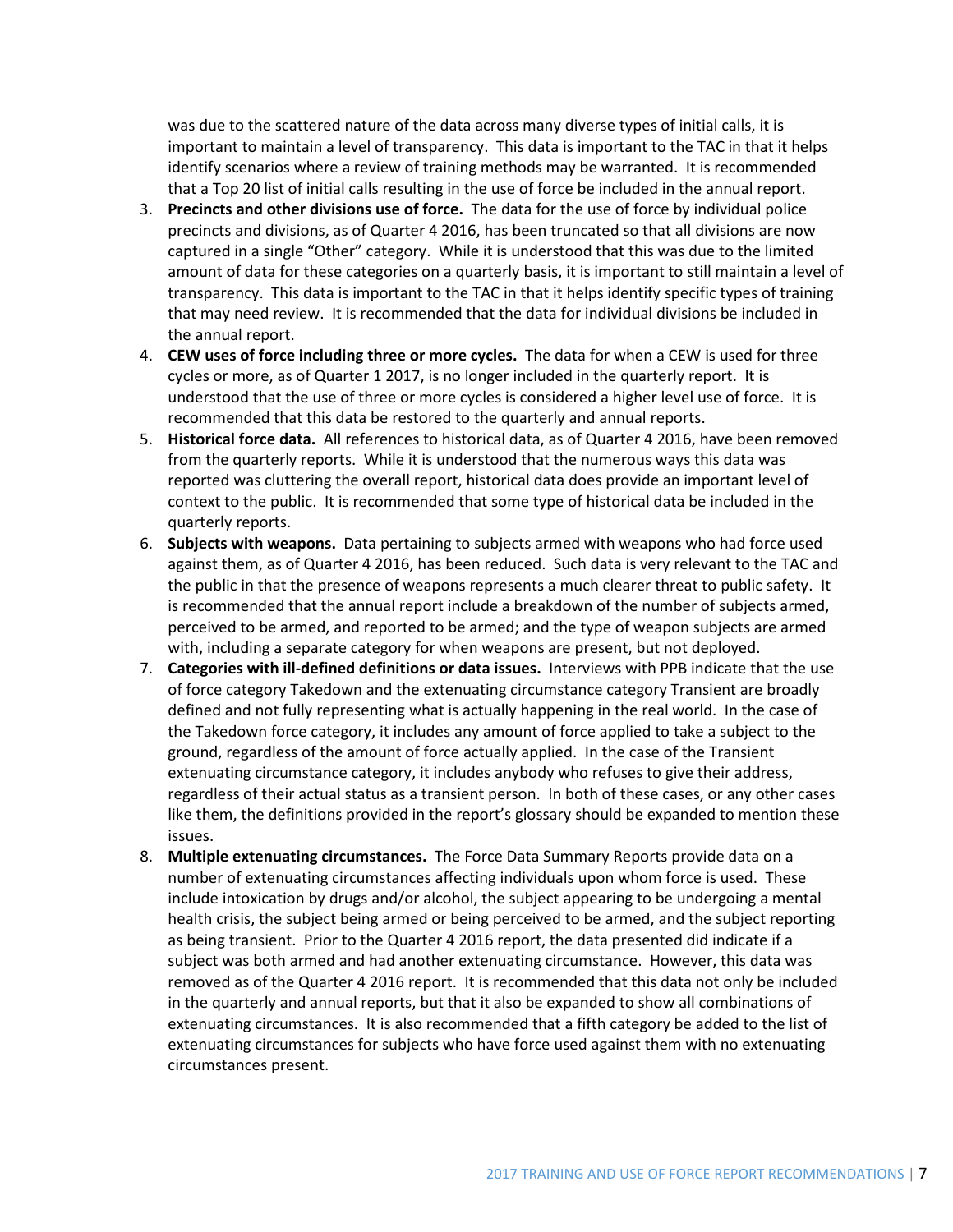- 9. **Multiple uses of force on a single subject.** In the case of the force category Pointing of Firearm the current quarterly and annual reports indicate when additional types of force are used against the same subject. It is recommended that not only this data be expanded to show what types of force are used, but also that it be expanded so that similar data is shown for all types of force. This data would be useful in highlighting when multiple types of force are used against the same subject in the same incident.
- 10. **Higher level uses of firearms.** The current reports include Pointing of Firearm as type of force, but do not give any further detail on when the pointing of a firearm results in shots fired, injury, and/or death. While such incidents are rare, they are most definitely a use of force above the pointing of a firearm, and as such, it is believed that it is important to note when such incidents occur. It is recommended that such data be included in the quarterly and annual reports.
- 11. **Use of force during protests.** The current quarterly and annual reports do not include uses of force during public protests and/or riots. While it is understood that the inclusion of such data is difficult, due to the large number of people involved, and that it could skew the overall dataset, due to the random nature of such occurrences, these should not be used as reasons to not report such uses of force. It is recommended that protest use of force data be reported in the quarterly and annual reports as a separate and independent section and dataset.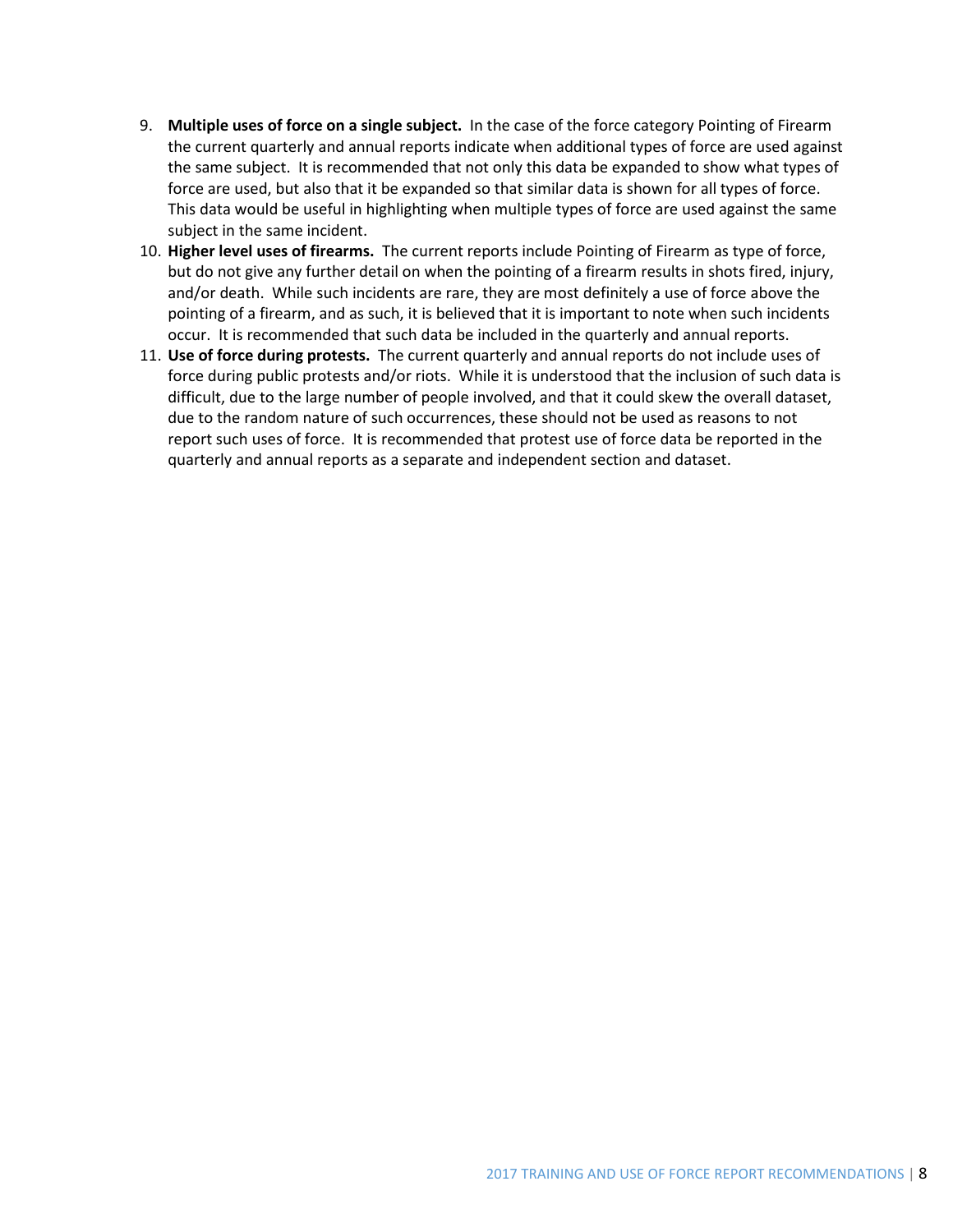# **Conclusion**

Regarding persons perceived to be in mental crisis, the TAC supports the continuous thread throughout Directive 1010 that underscores known law enforcement issues, including an emphasis on consultation (1.1.2) determining reason for lack of compliance (1.2), referencing further resources (1.3) and in relation to the Graham standard (5.4.3; 5.4.4; 5.4.5). With regard to CEWs generally, the TAC supports forbidding pain compliance (especially for those perceived to be in mental crisis 6.4.4.2.1) forbidding use during "mere flight" from an officer (6.4.4.1.4), and the requirement that officers consult with a supervisor prior to considering application on citizens "under power" but possibly not "under control" i.e.: handcuffed citizens. The TAC supports PPB's classification of CEW use in its reporting hierarchy as Class 2 or 3 respectively, to explain both the degree of supervisor oversight and also how PPB perceives and groups severity of all applications of less lethal force.

The TAC also notes that many general CEW tactical concerns referred to in this policy such as use guidelines to avoid secondary injury, appropriate body targets, onsite documentation, and reporting procedures are currently well covered by training; additionally, several policy points and de-escalation training points are covered in the Q&A transcription available for reference (Contact TAC Co-Chairs).

The TAC thanks the Training Division, Lieutenant Krantz, and Lieutenant Morgan for their cooperation.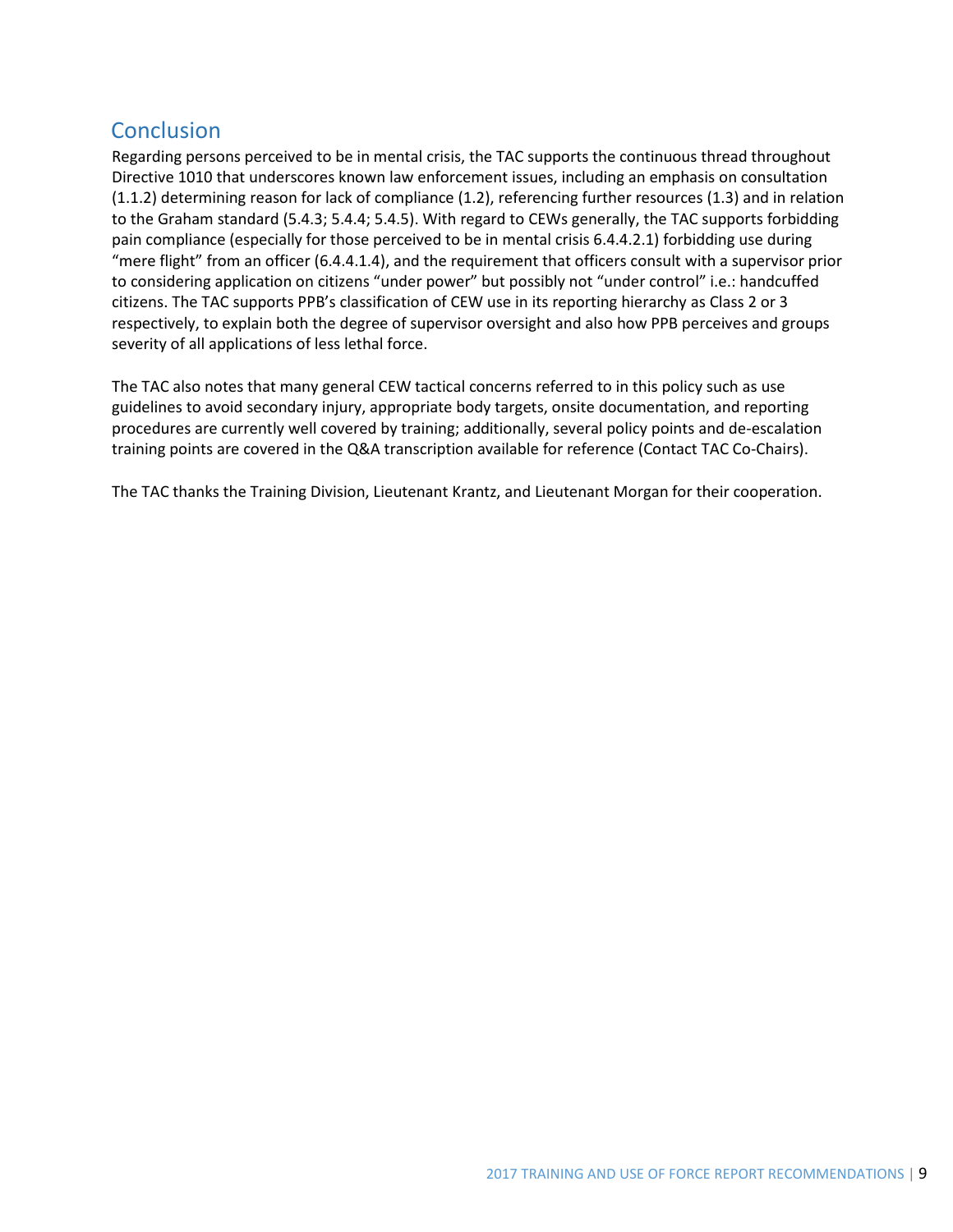# Appendix A

### Content Process Review

### Areas of Opportunity and Task Forces

- 1. Self-Paced Training
	- **Erin Stevanus, Lead**
	- McKay Fenske
	- Anne Parmeter
- 2. CEW Policy
	- **Sushanah Boston, Lead**
	- Ed Hershey
	- Sylvia Zingesen
	- Shawn Campbell
- 3. Use of Force Reports
	- **Shawn Campbell, Lead**
	- Jeff Klatke
	- Jim Good

### TAC Annual Activity Calendar



Continuous Improvement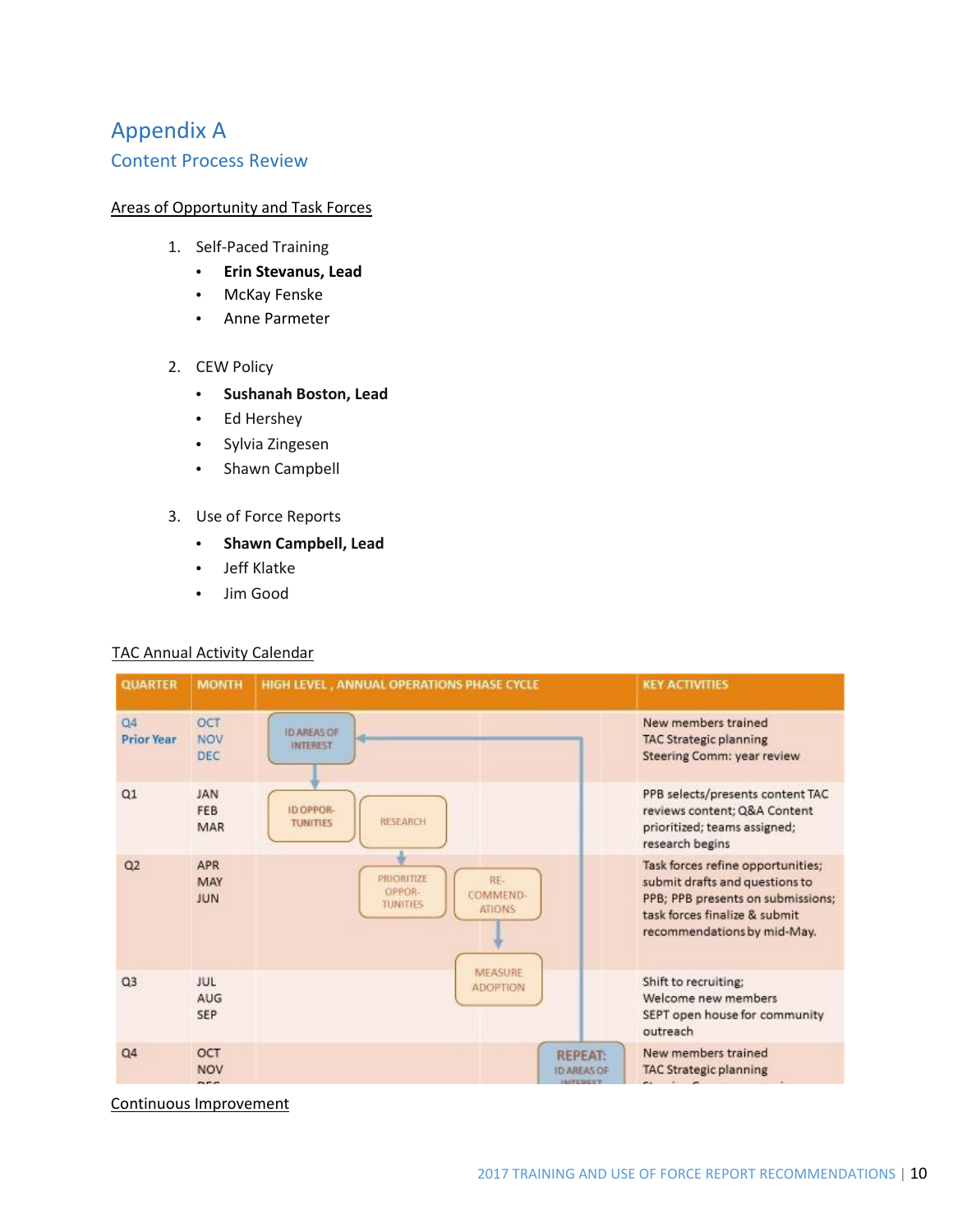TAC's goal this year was not only to produce this report in time for inclusion in the July 2017 needs assessment, but to make the effort a model for an annual process, designed by TAC and lightly administered by PPB. Next year it is TAC's goal to make improvements to the process to ensure it is selfsustaining so that volunteers may focus on community outreach during strategic planning, and examining training content and instructional best practice more fully in 2018.

### Task Force Guideline Worksheet Examples Potential Opportunity Area

|     | <b>Opportunity/Problem</b>                                               | <b>Description</b>                                                                                                                      | <b>Questions / Potential Impact</b>                                                                                                                                                                                                                                                                                                                                                                                                                                                                                                                                     |
|-----|--------------------------------------------------------------------------|-----------------------------------------------------------------------------------------------------------------------------------------|-------------------------------------------------------------------------------------------------------------------------------------------------------------------------------------------------------------------------------------------------------------------------------------------------------------------------------------------------------------------------------------------------------------------------------------------------------------------------------------------------------------------------------------------------------------------------|
| 1.1 | <b>Coaching Trainers - Training Development Skill</b><br><b>Boosting</b> | PPB Statement: Agree. The Training Division continues to<br>seek opportunities to enhance the skills of our sworn cadre<br>of trainers. | How many trainers do you have on<br>staff?<br>How many trainers have curriculum<br>development credentials?<br>How many training developers do<br>you have?<br>How are these two roles<br>separated/differentiated?<br>How many trainers/training<br>developers have knowledge/mastery<br>of development tools (i.e. Adobe<br>Acrobat, Adobe Illustrator, Adobe<br>Photoshop, Adobe Premier, MS<br>Publisher, MS PowerPoint)?<br>How many courses does the PPB<br>sponsor or offer for their trainers to<br>enhance their own skills in the above<br>development tools? |
|     |                                                                          | PPB Statement: Agree. The Training Division Is willing to                                                                               | Who is spearheading this initiative                                                                                                                                                                                                                                                                                                                                                                                                                                                                                                                                     |

### Root Cause

| Opportunity:<br><b>Tram Members:</b><br>Date:<br><b>ROOT CAUSE ANALYSIS</b> |                                                                                                    |                                                                                                                                                                                                                                |                                                       |
|-----------------------------------------------------------------------------|----------------------------------------------------------------------------------------------------|--------------------------------------------------------------------------------------------------------------------------------------------------------------------------------------------------------------------------------|-------------------------------------------------------|
| Opportunity/Sub-Opportunity:                                                | Root Couse                                                                                         | <b>Figures</b> (If applicable)                                                                                                                                                                                                 | Category,<br>(People, Process, Policy,<br>Technology) |
| TPS reports are taking too long to<br>complete.                             | Processors do not know 10 key.                                                                     | 5 of the 7 processing employees do not know 10 key and are taking 50% more time to process<br>the reports than the other 2.                                                                                                    | People                                                |
|                                                                             | They have laptops that do not have a number key pad                                                |                                                                                                                                                                                                                                | Technology                                            |
|                                                                             | The second control of the second control of the second control of the second control of the second | A TAXABLE CONTRACTOR IN A DISTURBANCE OF A REPORT OF A TAXABLE CONTRACTOR OF A DISTURBANCE OF A REPORT OF A DISTURBANCE OF A REPORT OF A REPORT OF A REPORT OF A REPORT OF A REPORT OF A REPORT OF A REPORT OF A REPORT OF A R | <b>UNITED STATES</b>                                  |

#### Recommendation

| <b>Opportunity:</b><br><b>Team Members:</b>   |  |  |
|-----------------------------------------------|--|--|
| Date:                                         |  |  |
| <b>OPPORTUNITY LIST</b>                       |  |  |
|                                               |  |  |
| Background (How the                           |  |  |
| opportunity came up?):                        |  |  |
| <b>Current Conditions (What is</b>            |  |  |
| the current state that we<br>want to change?) |  |  |
| Goal                                          |  |  |
| Analysis (What research                       |  |  |
| was done to reach a<br>recommendation?)       |  |  |
| Recommendation                                |  |  |

Appendix B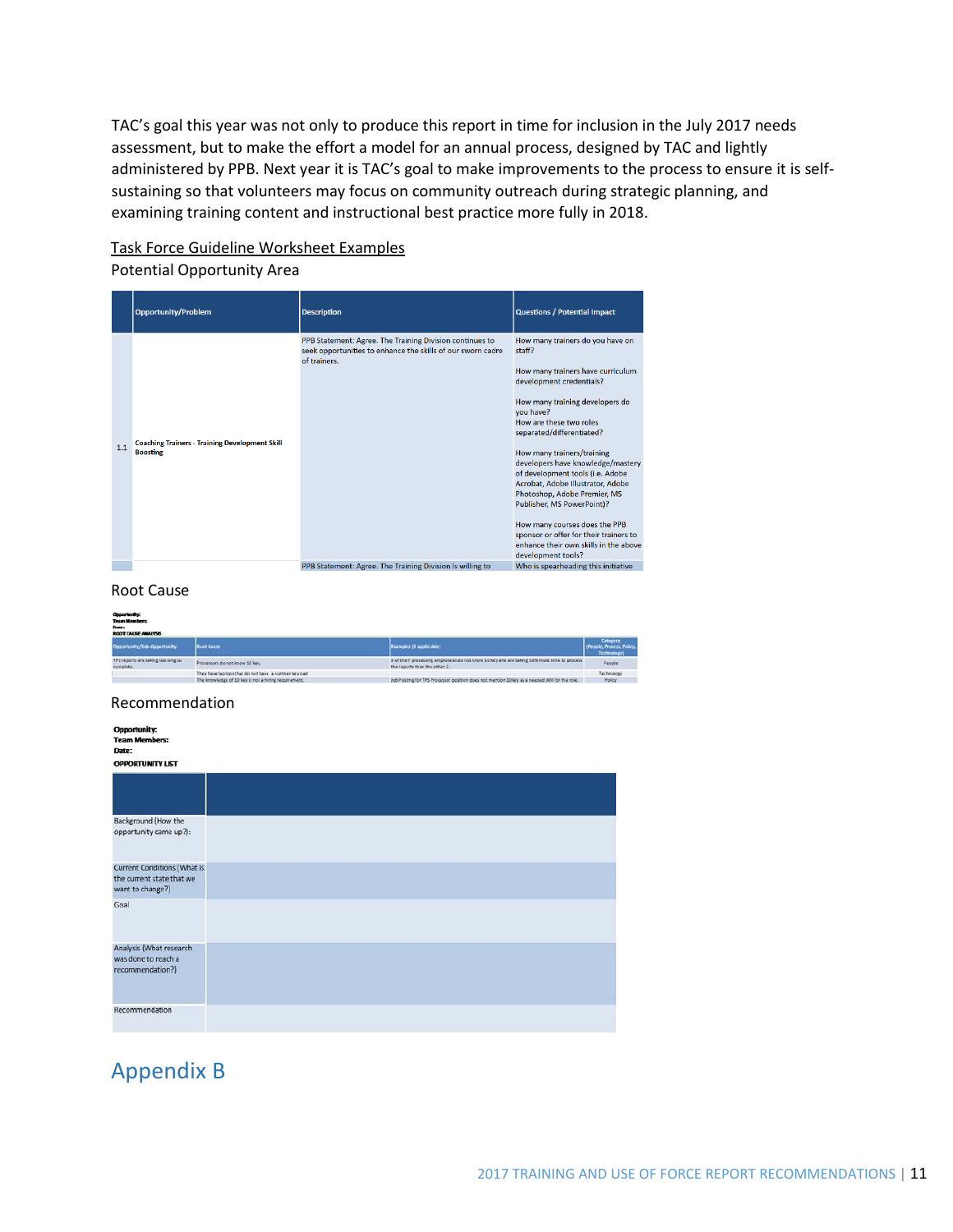### Use of Force CEW Related Data Summary

Data from PPB Force Data Summary Reports for Quarter 1 through 4, 2016.

| Total applications of taser             | 107  |
|-----------------------------------------|------|
| Percent of total force applications     | 9%   |
| Taser use per incident (per person)     | 94   |
| Percent of total force use per incident | 11%  |
| Application per Incident Ratio          | 1.14 |
| Taser use per custody                   | 0.4% |
| Taser use more than 3 cycles            | 21   |
| Use more than 3 cycles % of total       | 22%  |

### **Taser and Noted Factors**

|                                          | % of  |       |        | % of    |       |        |
|------------------------------------------|-------|-------|--------|---------|-------|--------|
|                                          | Taser | Taser | Group  | Firearm | Gun   | Group  |
|                                          |       |       | Taser  |         |       |        |
|                                          | #     | Total | $\% *$ | Ħ       | Total | Gun %* |
| Use of force on transient individual     | 40    | 42.6% | 10.4%  | 134     | 37.3% | 34.7%  |
| Use of force on mental crisis individual | 39    | 41.5% | 18.4%  | 37      | 10.3% | 17.5%  |
| Use of force on drug/alcohol individual  | 53    | 56.4% | 13.5%  | 89      | 24.8% | 22.6%  |
| Use of force on armed individual         | 49    | 52.1% | 17.0%  | 157     | 43.7% | 54.3%  |

\*The percentage of the named type of force used on that group compared to all uses of force against that group.

### **Taser Use by Race and Gender**

|                        |    | Group %  | Group %          | Group % |
|------------------------|----|----------|------------------|---------|
|                        |    |          |                  | οf      |
|                        | #  | of Taser | <b>Ttl Force</b> | Custod. |
| Male White             | 60 | 63.8%    | 49.4%            | 48.6%   |
| Female White           | 3  | 3.2%     | 8.9%             | 17.8%   |
| Male Black             | 23 | 24.5%    | 25.8%            | 16.6%   |
| Female Black           | 1  | 1.1%     | 4.4%             | 4.0%    |
| Male Hispanic          | 4  | 4.3%     | 7.2%             | 6.1%    |
| Female Hispanic        | 0  | $0.0\%$  | 0.5%             | 1.3%    |
| Male Native American   | 3  | 3.2%     | 1.7%             | 1.7%    |
| Female Native American | 0  | 0.0%     | 0.1%             | 0.5%    |
| Male Asian             | 0  | 0.0%     | 1.3%             | 2.1%    |
| Female Asian           | 0  | $0.0\%$  | 0.1%             | 0.5%    |
| Male Undetermined      | 0  | 0.0%     | 0.4%             | 0.4%    |
| Female Undetermined    | 0  | 0.0%     | 0.0%             | 0.1%    |